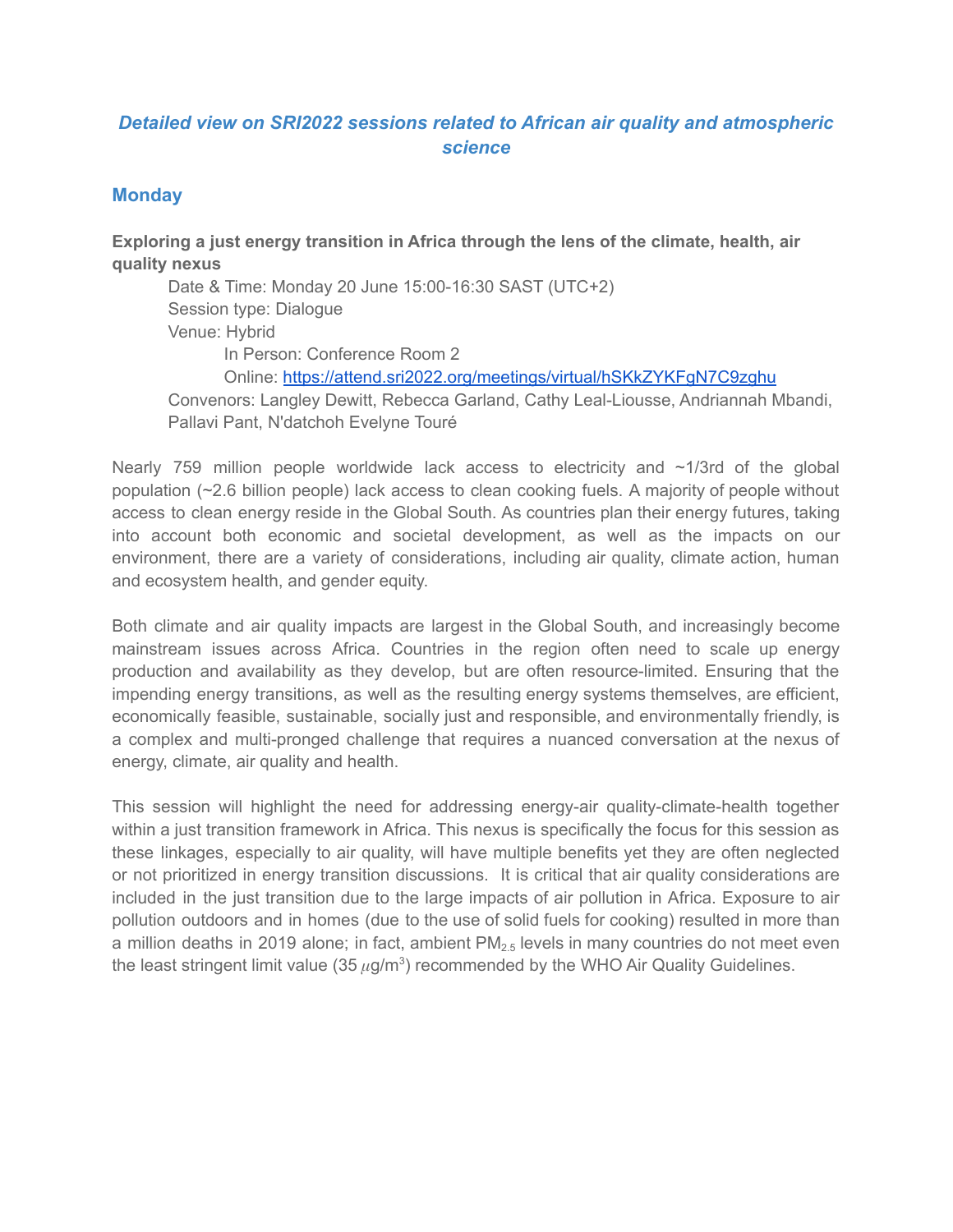### **Tuesday**

**The feasibility of achieving the WHO Air Quality Guidelines (AQG) Globally** Date & Time: Tuesday 21 June 09:00 - 10:30 SAST (UTC+2) Session type: Dialogue Venue: Hybrid In Person: Conference Room 1 Online: <https://attend.sri2022.org/meetings/virtual/62i7rRSorQWh2ZkTk> Convenors: Raeesa Moolla, Rajesh Kumar, Kirsti Ashworth, Forrest Lacey

Recently, the World Health Organization (WHO) updated their Air Quality Guidelines (AQG), based on the latest evidence from the epidemiological research community, that criteria air pollutants (e.g., ozone and fine particulate matter) can adversely affect human health; even at very low levels. The changes in AQG are expected to drive numerous changes in the national and international policies targeted at improving air quality. However, it is unclear whether the latest AQG can be achieved throughout the world given large heterogeneity in natural sources of air pollutIon; and whether intensification of efforts to achieve and sustain the new AQG in richer countries will further exacerbate inequalities between developed and developing countries. Another important dimension is to understand how climate change will affect various national/international efforts to achieve the latest AQG. Africa is at the highest risk of failing to achieving these new AQG; due to the presence of the Sahara Desert in its northern hemisphere; the large seasonal biomass burning activities and the heavy reliance on fossil fuel usage, in its equatorial regions and Southern Hemisphere - together with the lack of infrastructure to monitor, analyze, and predict air quality in most of the African countries.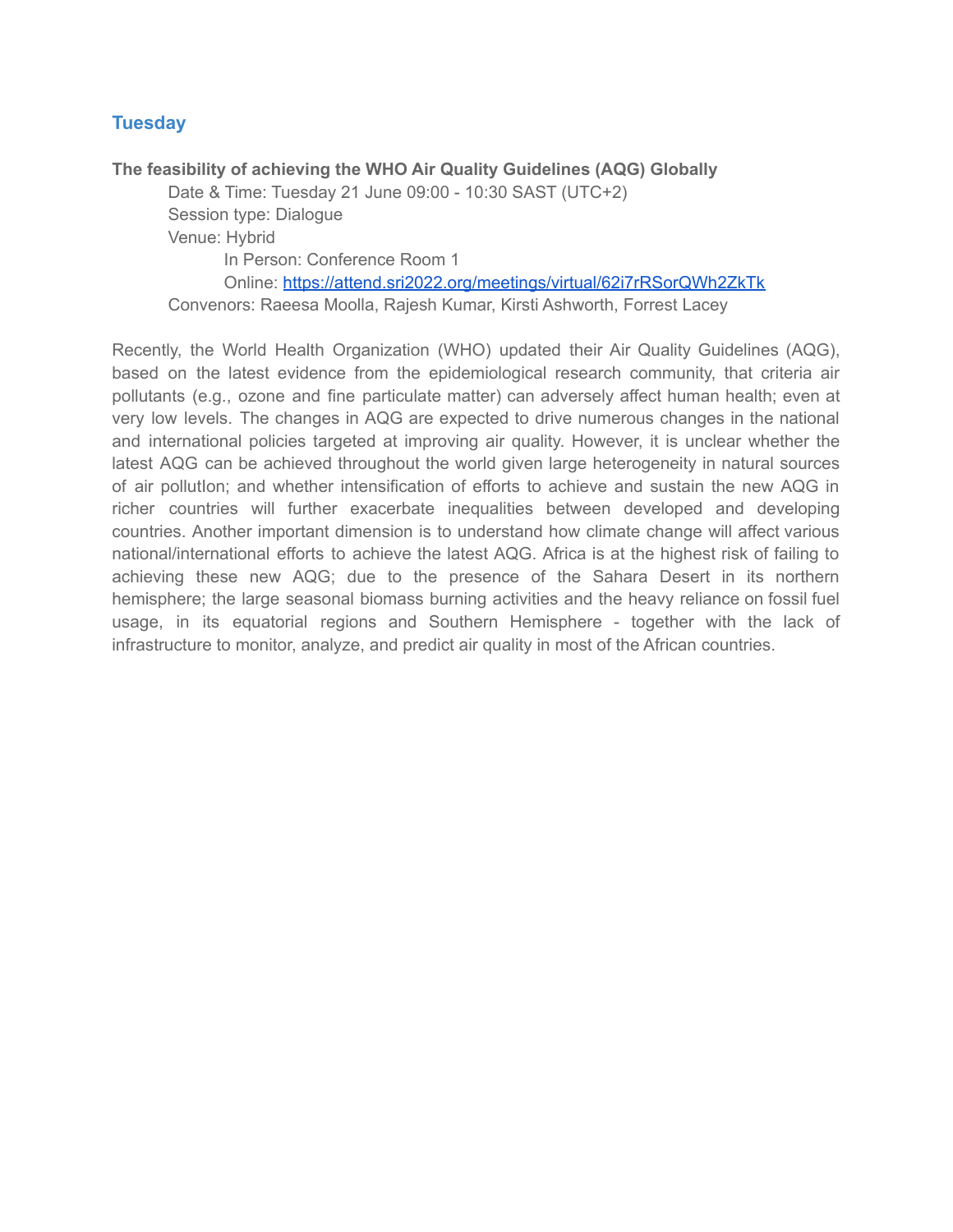### **Tuesday**

### **Urban Air Pollution and Health Impacts from Open Burning of Waste and Sustainable Management Strategies**

Date & Time: Tuesday 21 June 13:30-15:00 SAST (UTC+2) Session type: Dialogue Venue: Online <https://attend.sri2022.org/meetings/virtual/mG9oRaiCFWDKxhLpa> Convenors: Pallavi Saxena, Andriannah Mbandi, Langley Dewitt, Cathy Liousse, Semeena Valiyaveetil Shamsudheen

Rapid urbanization and industrialization cause an exponential rise in solid waste generation across the world. About 11.2 billion tonnes of solid waste are collected worldwide and decay of the organic proportion of solid waste is contributing about 5% of global greenhouse gas emissions (Olivier and Peter, 2019). Poor infrastructure, land use regulations and poor waste management technologies leads to air quality and health-related issues. Landfill sites are a significant emission source of the greenhouse gases, methane and carbon dioxide and also emits smaller amounts of other trace gases (Verma et al. 2020). Moreover, open burning of wastes highly contributes to the budget of combustion aerosols (Christian et al., 2010, Keita et al., 2021). Some of these emissions are unhealthy for humans and other living organisms. In many developing countries, waste disposal sites are situated in the vicinity of urban areas, and they are major sources of diseases in adults due to incubation and reproduction of mosquitoes, flies and rodents which in turn, cause gastrointestinal, dermatological, and respiratory disorder (Li et al. 2014). In addition, it has been seen recently the role of waste burning aerosols on health of nearby population to landfill sites (Xu et al., 2019). Therefore, there is a stringent need for implementation of sustainable waste management (SWM) practices and improved sanitation systems that can improve the situation of waste particularly in developing countries. Taking in view of this problem, the Sustainable Development Goals (SDG) 3, 6 and 11 encourage waste minimization through extensive waste reuse, adoption of waste separation practices, promoting reducing, reusing and recycling (3Rs) activities. Furthermore, financing waste management projects to address the entire lifecycle of waste, municipalities need to be fully onboard with SWM policies and could be instrumental in developing public-private partnerships to offset the costs and to fund education campaigns to local people on the importance of waste separation (Nerini et al. 2019).

This session will 1) outline the impact on urban air pollution from solid waste generation and landfill sites which is further responsible for human health impacts, 2) give an overview of sustainable management options for solid waste disposal, waste segregation practices, recycling activities, improved sanitation methods, 3) highlight the promotion of awareness about waste management and 4) the incorporation of local community knowledge through participatory approach.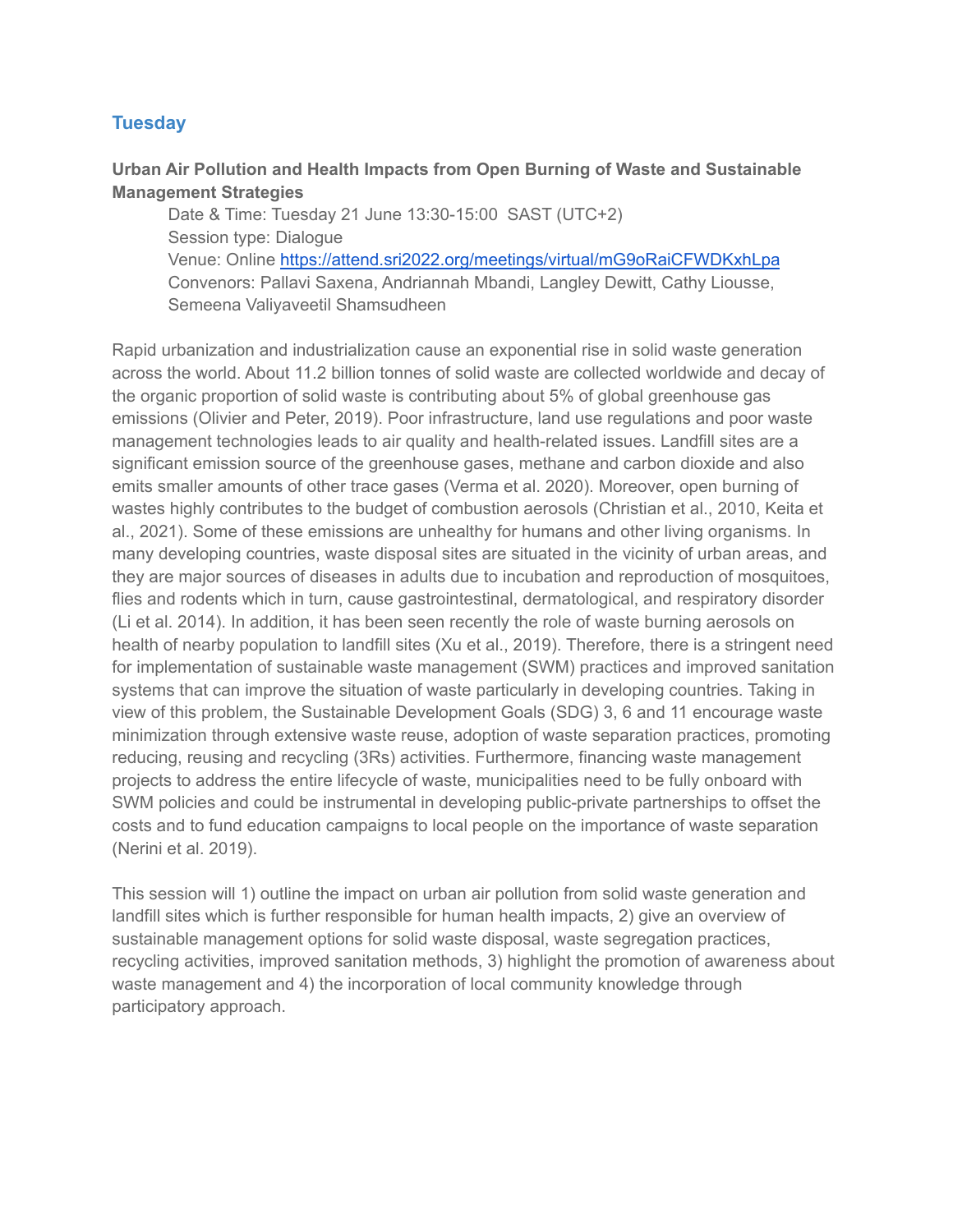### **Tuesday**

#### **Agriculture, Urbanisation and Food Security**

Date & Time: Tuesday 21 June 15:00-16:30 SAST (UTC+2) Session type: Dialogue Venue: Online <https://attend.sri2022.org/meetings/virtual/ZsvNbThqSwBMaeumY> Convenors: Semeena Valiyaveetil Shamsudheen, Evelyne Touré, Langley Dewitt, and Kirsti Ashworth

The World Bank estimate shows that by 2050, the world will need to feed 9 billion people that would require a sobering 70% increase in agricultural production (World Bank, 2012). Yields of staple food crops are falling in many regions across tropics with increasing temperatures and changing patterns of precipitation .Over 20% of Africans and nearly 30% of the population in sub-Saharan Africa are malnourished in 2021. Across sub-Saharan Africa almost two-thirds of the population rely on subsistence farming, and with prime agricultural land turned over to premium cash crops for overseas consumers by large corporations, food security is threatened. Population growth, poverty and starvation in rural smallholder communities is fuelling ever-increasing migration - resulting in rapid urbanisation and internal refugee crises. These shifts in population far outpace changes in urban and regional infrastructure, exacerbating difficulties in the urban food supply chain.

Climate change and associated extreme weather events only helps to escalate these issues and therefore pose a challenge in achieving United Nation's Sustainable Development Goals (SDGs) for a more future proof world. With current statistics given above on the poverty and hunger index in Africa alone, it appears unrealistic to achieve the goals by 2030 as it has planned initially. Even though the most effective way to achieve these goals is to embed these in each countries' planned activities from local departments to national levels, it is extremely challenging to get these policies into implementation level. We plan to address the SDGs 1, 2, 3, 11 and 12, which deal with poverty, hunger, good health, energy efficient cities and responsible consumption and production respectively which are having direct and indirect impacts due to climate change, poor agricultural practices, urbanization and thus food security all over world.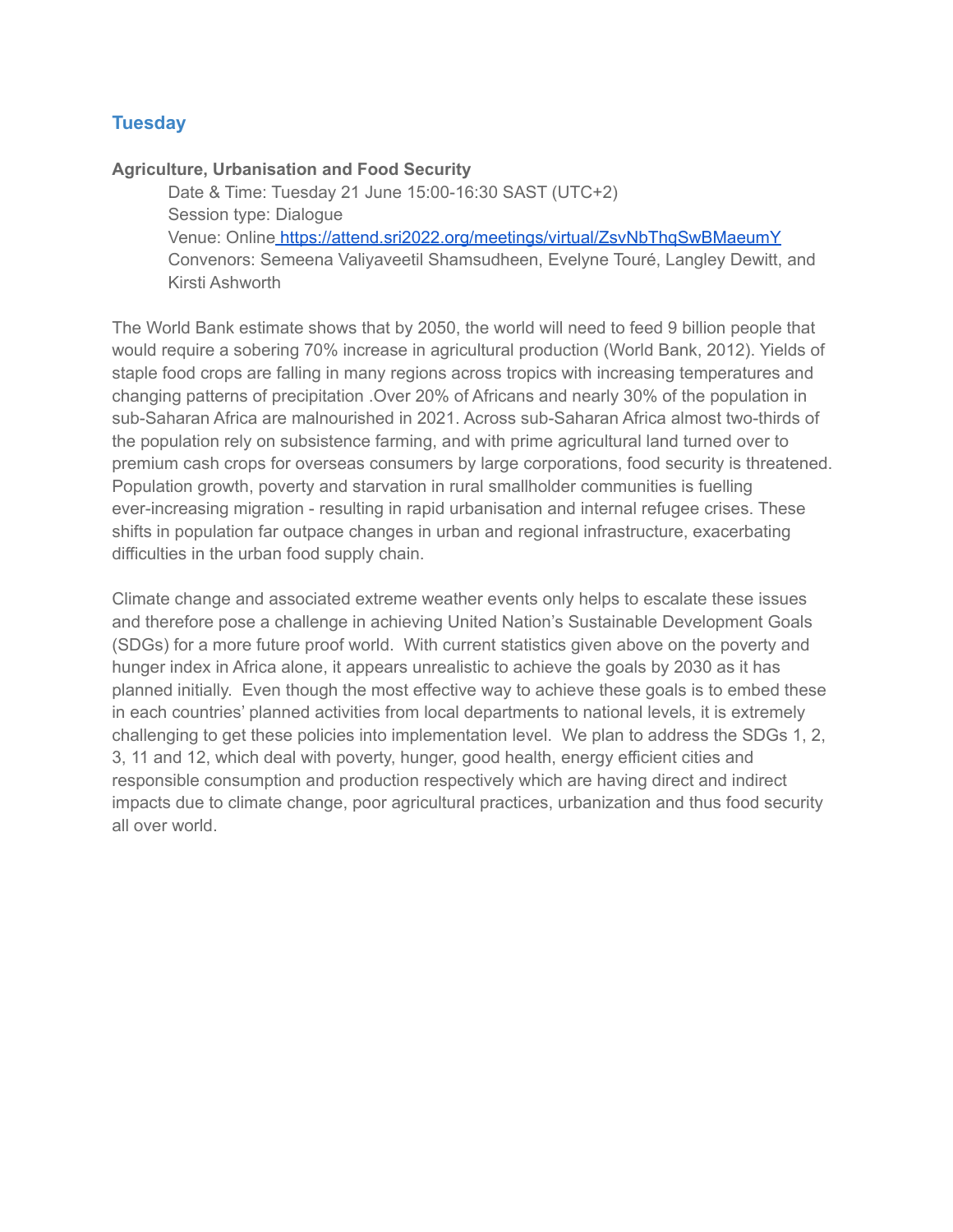### **Wednesday**

**COVID-19 Outbreak & Linkage with Air Quality, Health and Policy** Date & Time: Wednesday 22 June; 17:00 – 18:30 SAST (UTC+2) Session type: Dialogue Venue: Online <https://attend.sri2022.org/meetings/virtual/A3C8FKJRhwdJYivQQ> Convenors: Pallavi Saxena, Langley Dewitt, Saurabh Sonwani

The COVID-19 pandemic has put air quality into the public spotlight and created three natural experiments for atmospheric scientists: How does air quality respond to policy changes (e.g., reduced air and vehicular travel) in real time, how do ambient air pollution levels relate to respiratory illness outcomes, and how does indoor air quality and ventilation relate to airborne disease transmission. The information gained from scientific analysis and experimentation during the pandemic can be used to guide future policy on air quality, indoor and outdoor. At the outset of COVID, reductions in anthropogenic emissions during lockdowns appeared to lead to a decline in many air pollutants. However, some pollutants rose during periods of low anthropogenic emissions. Understanding the impacts of reduced anthropogenic emissions during COVID-19 lockdowns can be used as a guide to future air quality policy. Ambient air pollutants, particularly fine particulate matter has been suspected to increase the possibility of respiratory disorders and many findings have also reported that higher air pollution may have higher mortality rate with COVID-19 (Konstantinoudis et al., 2021). Additionally, air quality scientists have led the 'COVID is airborne' messaging and sparking a focus on indoor air quality and ventilation.

Thus, this session highlights 1) the linkage of COVID-19 with air quality, 2) health benefits and a way forward towards stringent policies on air pollution control and sustainability, 3) short-term effects of certain policies using COVID lockdown as a proxy. This session includes the lightning talks of eminent experts that will provide background about deep insights of air pollution problems and how COVID-19 outbreak and shut downs bring the brighter side of air quality and human health.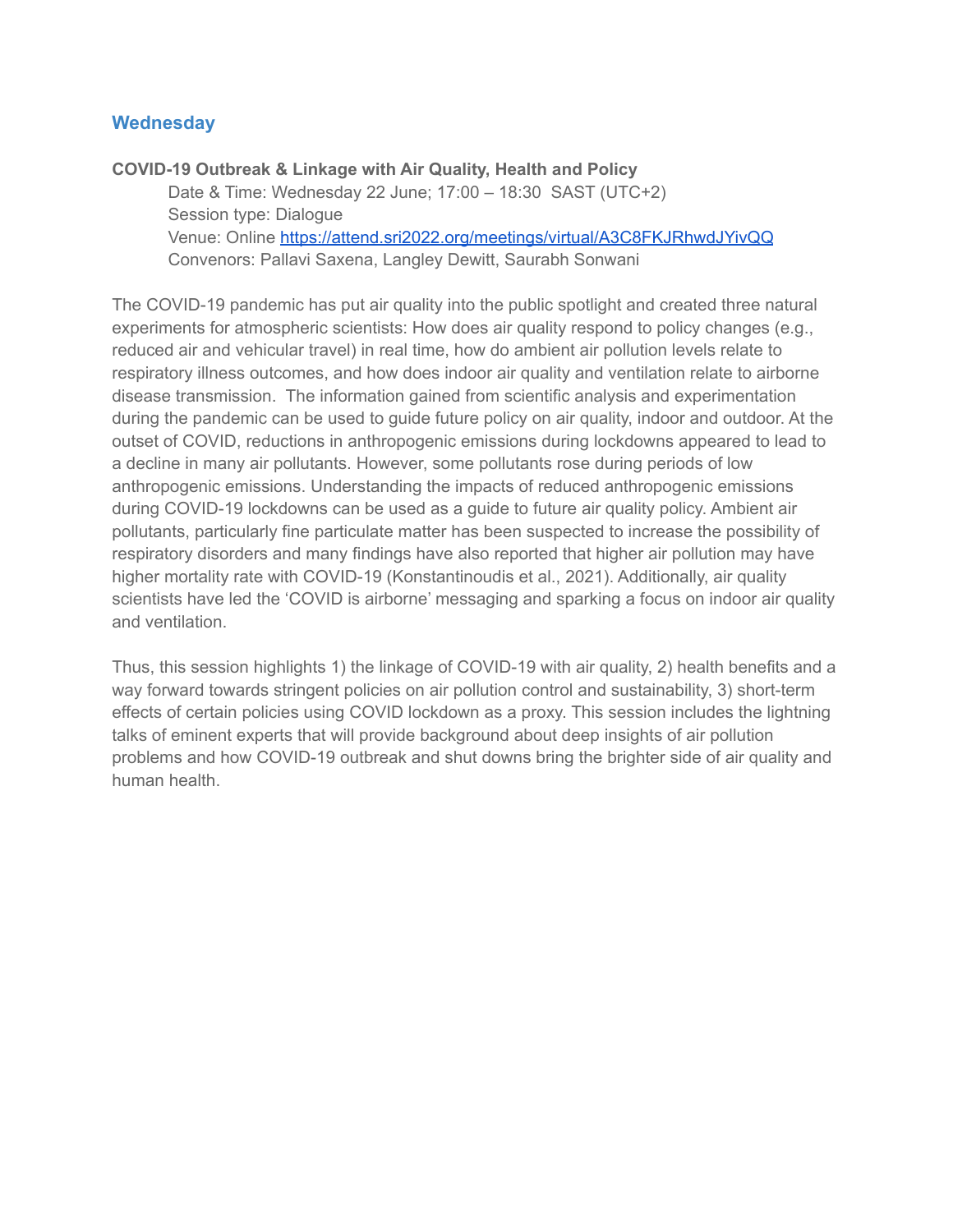# **Thursday**

### **Adapting low-cost sensor platforms to advance citizen air quality sensing for urban health in Africa**

Date & Time: Thursday 23 June 15:00-16:00 SAST (UTC+2) Session type: Innovation Demonstration Venue: Hybrid In Person: Conference Room 2 Online: <https://attend.sri2022.org/meetings/virtual/4QRn5SQD28rxDsuYA> Conveners: [UNEP](https://www.unep.org/) and [AirQo](https://www.airqo.net/)

Air pollution is one of the major risk factors for global mortality and populations in Low and Middle-Income Countries (LMICs) such as sub-Saharan Africa face particular risks and yet effective management programmes have not been fully established. Low-cost sensor platforms have the potential to close the air quality data gaps in resource-strained settings such as Africa but the African context presents unique challenges for many low-cost sensor platforms. AirQo has developed and deployed low-cost sensors optimised to work in the African settings characterised by limited internet connectivity, unreliable power supply, and environmental factors such as dust, rain, humidity, and insects. At the same time, numerous efforts to advance the uptake of low-cost sensors are being implemented in Africa and face many challenges in sustaining operations. This session will employ rapid-fire presentations to showcase case studies from countries across Africa that are utilising low-cost sensor platforms. More specifically, a presentation of the UN open data management system (oDMS) highlighting interoperability of the AirQo, US Embassy and other reference stations. The session will be concluded by a Q/A session to capture participants input towards strengthening the service to be value-added.